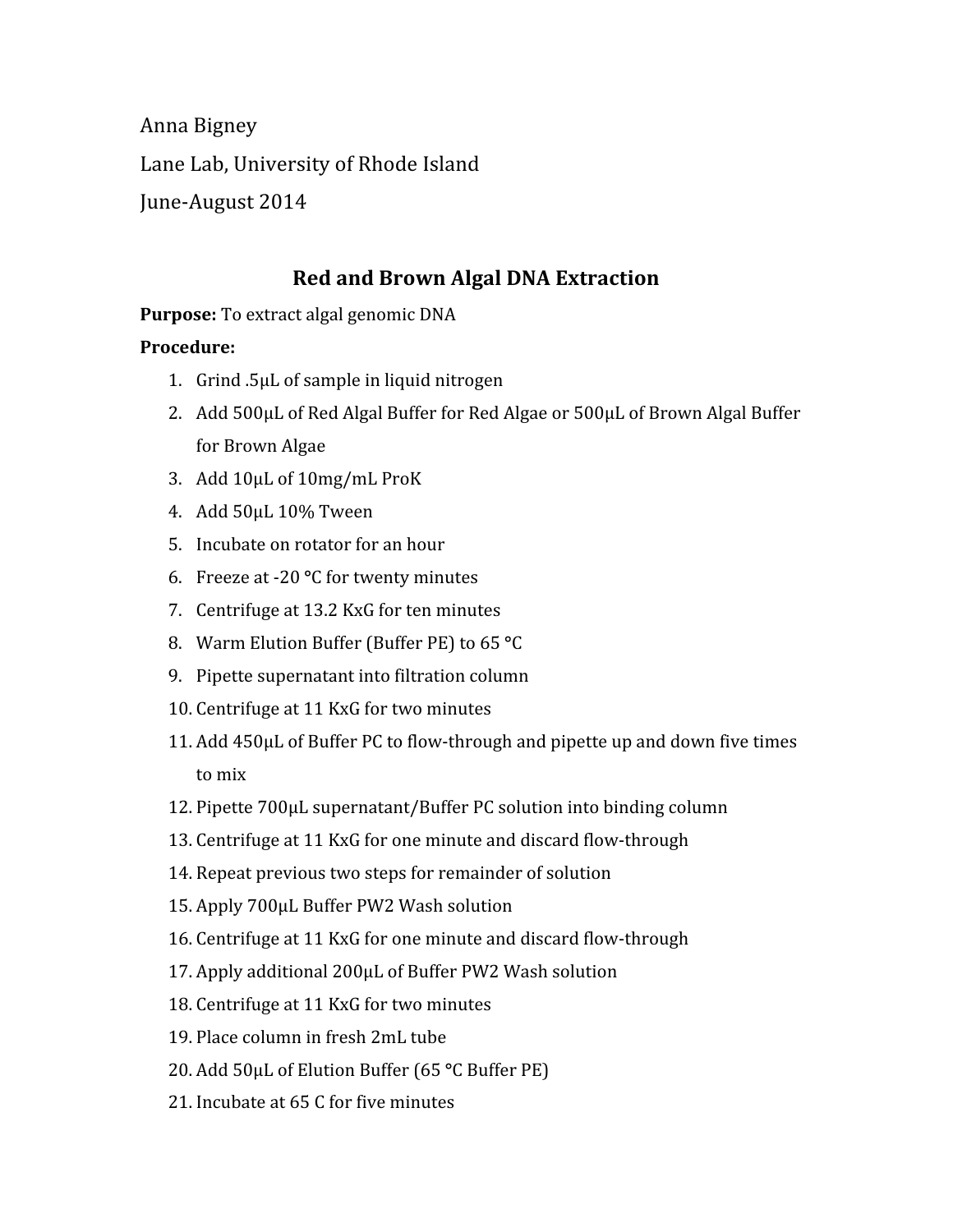- 22. Centrifuge at 1 KxG for one minute
- 23. Repeat previous three steps with another 50μL of Elution Buffer and elute into the same tube
- 24. Freeze at ‐20 **°**C

## **Reagents**

Red Algal Buffer for 100 mL (from Saunders 1993 JPhyc 29:251‐254)

| Reagent                      | <b>Amount</b>   | [Final]   |
|------------------------------|-----------------|-----------|
| 1M Trizma                    | 4.48 mL         | $0.448M*$ |
| 1M Tris HCl                  | 5.52 mL         | $0.552M*$ |
| $0.5$ M Na <sub>2</sub> EDTA | $10 \text{ mL}$ | 0.05M     |
| <b>NaCl</b>                  | $1.165$ gm      | 0.2M      |
| Potassium Acetate            | 24.54 gm        | 2.5M      |

 $* = 0.1M$  total Tris

Brown Algal Buffer for 100mL (from McDevit and Saunders 2009 JSP:132)

| Reagent                      | <b>Amount</b>   | [Final]   |
|------------------------------|-----------------|-----------|
| 1M Tris base                 | 4.48 mL         | $0.448M*$ |
| 1M Tris HCl                  | $5.52$ mL       | $0.552M*$ |
| $0.5$ M Na <sub>2</sub> EDTA | $10 \text{ mL}$ | 0.05M     |
| NaCl                         | $1.169$ gm      | 0.2M      |
| CaCl <sub>2</sub>            | 3.329 gm        | 0.3M      |

 $* = 0.1M$  total Tris

Adjust to pH 8.0 andtop off to 100ml